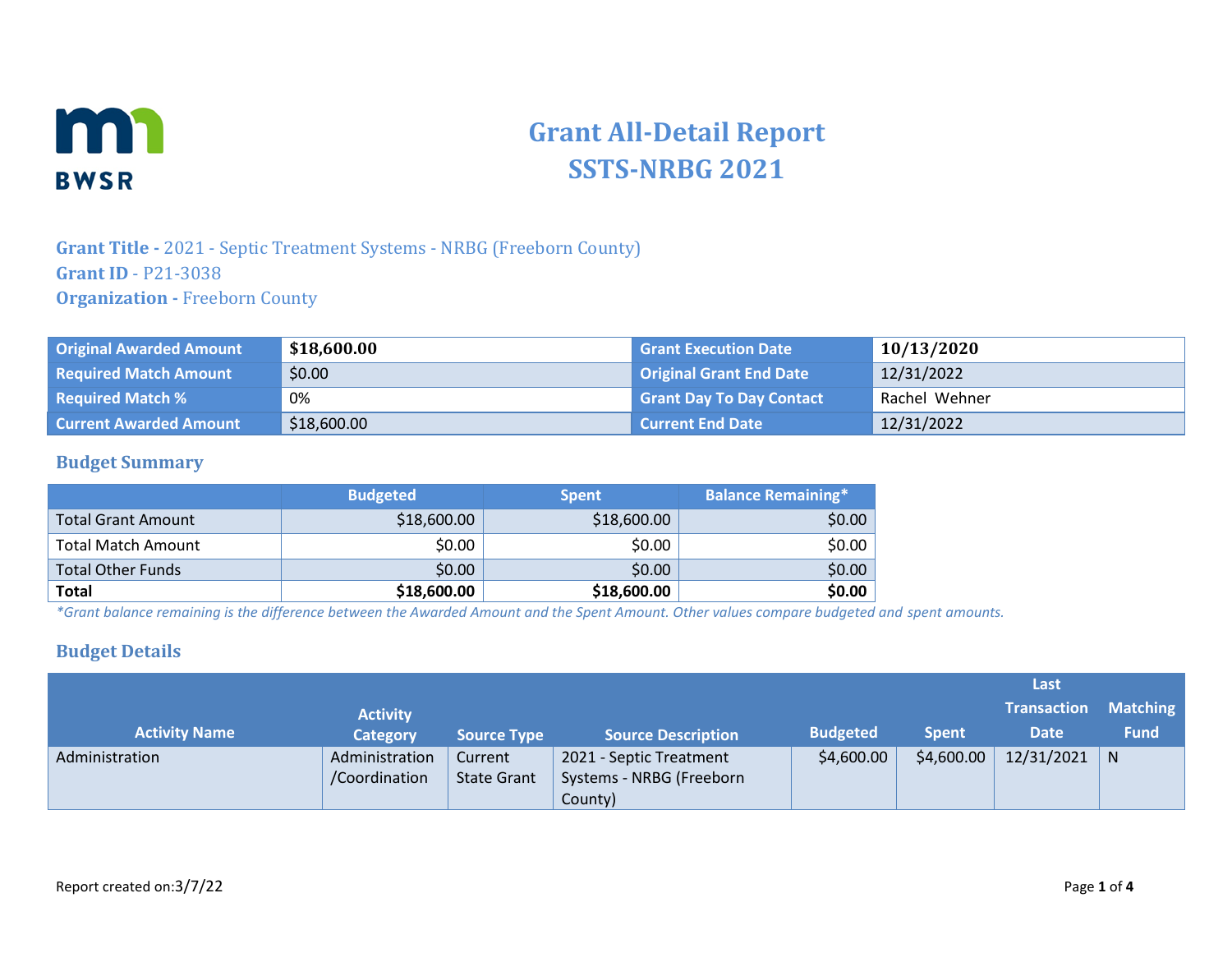| <b>Activity Name</b>      | <b>Activity</b><br><b>Category</b>           | <b>Source Type</b>            | <b>Source Description</b>                                      | <b>Budgeted</b> | <b>Spent</b> | Last<br><b>Transaction</b><br><b>Date</b> | <b>Matching</b><br><b>Fund</b> |
|---------------------------|----------------------------------------------|-------------------------------|----------------------------------------------------------------|-----------------|--------------|-------------------------------------------|--------------------------------|
| Inspections               | Subsurface<br>Sewage<br>Treatment<br>Systems | Current<br><b>State Grant</b> | 2021 - Septic Treatment<br>Systems - NRBG (Freeborn<br>County) | \$8,000.00      | \$8,000.00   | 12/31/2021                                | N                              |
| <b>Soil Verifications</b> | Technical/Engi<br>neering<br>Assistance      | Current<br><b>State Grant</b> | 2021 - Septic Treatment<br>Systems - NRBG (Freeborn<br>County) | \$6,000.00      | \$6,000.00   | 12/31/2021                                | N.                             |

#### **Activity Details Summary**

| <b>Activity Details</b> | <b>Total Action Count Total Activity Mapped</b> | <b>Proposed Size / Unit</b> | <b>Actual Size / Unit</b> |
|-------------------------|-------------------------------------------------|-----------------------------|---------------------------|
|                         |                                                 |                             |                           |

# **Proposed Activity Indicators**

| <b>Activity Name</b> | <b>Indicator Name</b> | Value & Units | <b>Naterbody Calculation Tool</b> | <b>Comments</b> |
|----------------------|-----------------------|---------------|-----------------------------------|-----------------|
|                      |                       |               |                                   |                 |

## **Final Indicators Summary**

| <b>Indicator Name</b> | <b>Total Value</b> | <b>Unit</b> |
|-----------------------|--------------------|-------------|
|                       |                    |             |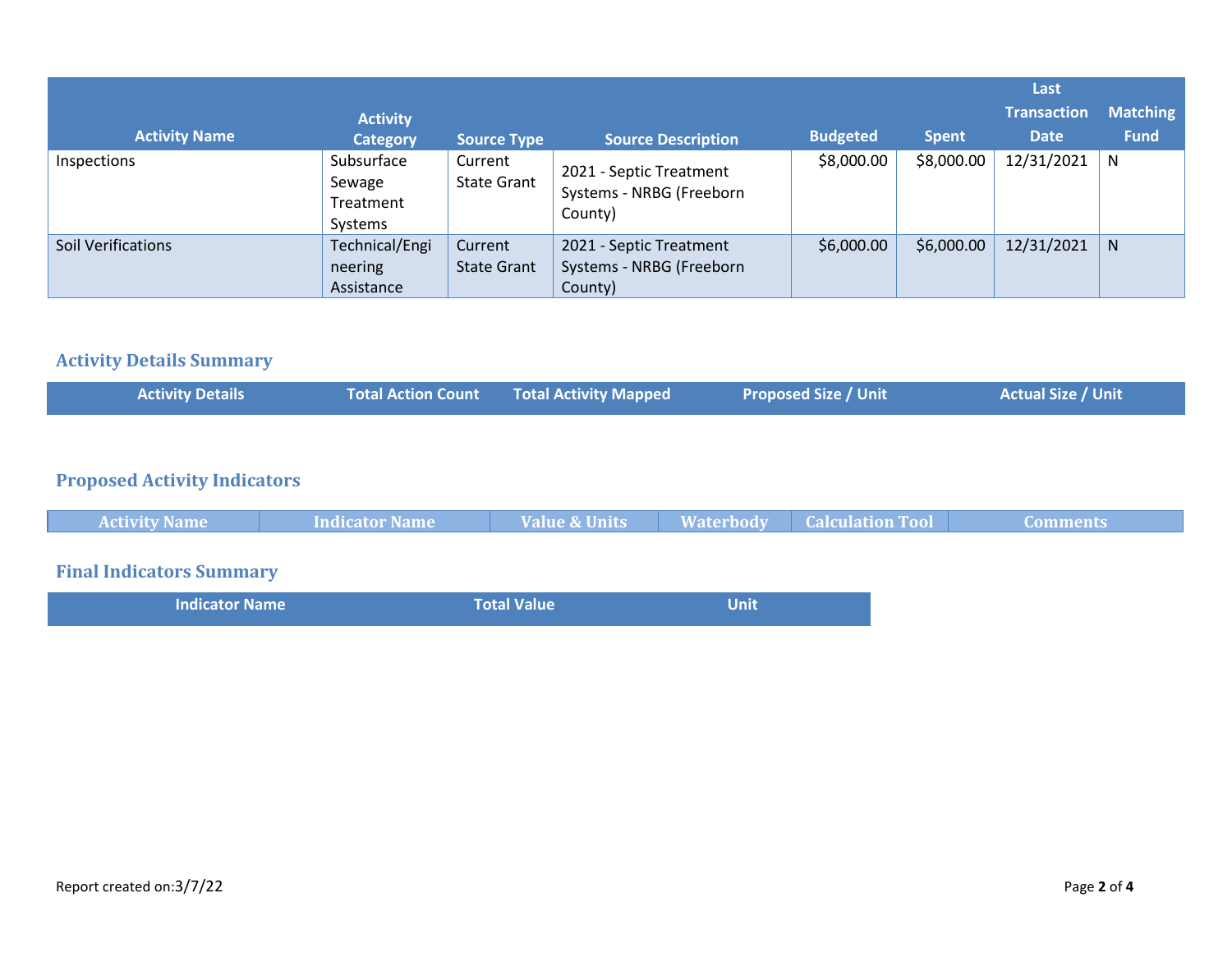## **Grant Activity**

| <b>Grant Activity - Administration</b> |                                                               |                 |           |
|----------------------------------------|---------------------------------------------------------------|-----------------|-----------|
| <b>Description</b>                     |                                                               |                 |           |
| Category                               | ADMINISTRATION/COORDINATION                                   |                 |           |
| <b>Start Date</b>                      | $1$ -Jan- $21$                                                | <b>End Date</b> | 31-Dec-21 |
| <b>Has Rates and Hours?</b>            | Yes                                                           |                 |           |
| <b>Actual Results</b>                  | Time tracking for Env Health Coordinator at \$56.20 per hour: |                 |           |
|                                        | Administration: 323 hours totaling \$18153.60                 |                 |           |

| <b>Grant Activity - Inspections</b> |                                                                                                                                                |                 |           |
|-------------------------------------|------------------------------------------------------------------------------------------------------------------------------------------------|-----------------|-----------|
| <b>Description</b>                  |                                                                                                                                                |                 |           |
| <b>Category</b>                     | SUBSURFACE SEWAGE TREATMENT SYSTEMS                                                                                                            |                 |           |
| <b>Start Date</b>                   | $1$ -Jan- $21$                                                                                                                                 | <b>End Date</b> | 31-Dec-21 |
| <b>Has Rates and Hours?</b>         | <b>Yes</b>                                                                                                                                     |                 |           |
| <b>Actual Results</b>               | 61 New septic installations and 46 compliance inspections within the county. Time tracking for Env Health Coordinator at<br>$$56.20$ per hour: |                 |           |
|                                     | Inspections: 147 hours totaling \$8261                                                                                                         |                 |           |

| <b>Grant Activity - Soil Verifications</b> |                                                               |                 |           |
|--------------------------------------------|---------------------------------------------------------------|-----------------|-----------|
| <b>Description</b>                         |                                                               |                 |           |
| <b>Category</b>                            | TECHNICAL/ENGINEERING ASSISTANCE                              |                 |           |
| Start Date                                 | $1$ -Jan- $21$                                                | <b>End Date</b> | 31-Dec-21 |
| <b>Has Rates and Hours?</b>                | Yes                                                           |                 |           |
| <b>Actual Results</b>                      | Time tracking for Env Health Coordinator at \$56.20 per hour: |                 |           |
|                                            | Soil verifications: 122 hours totaling \$6856                 |                 |           |